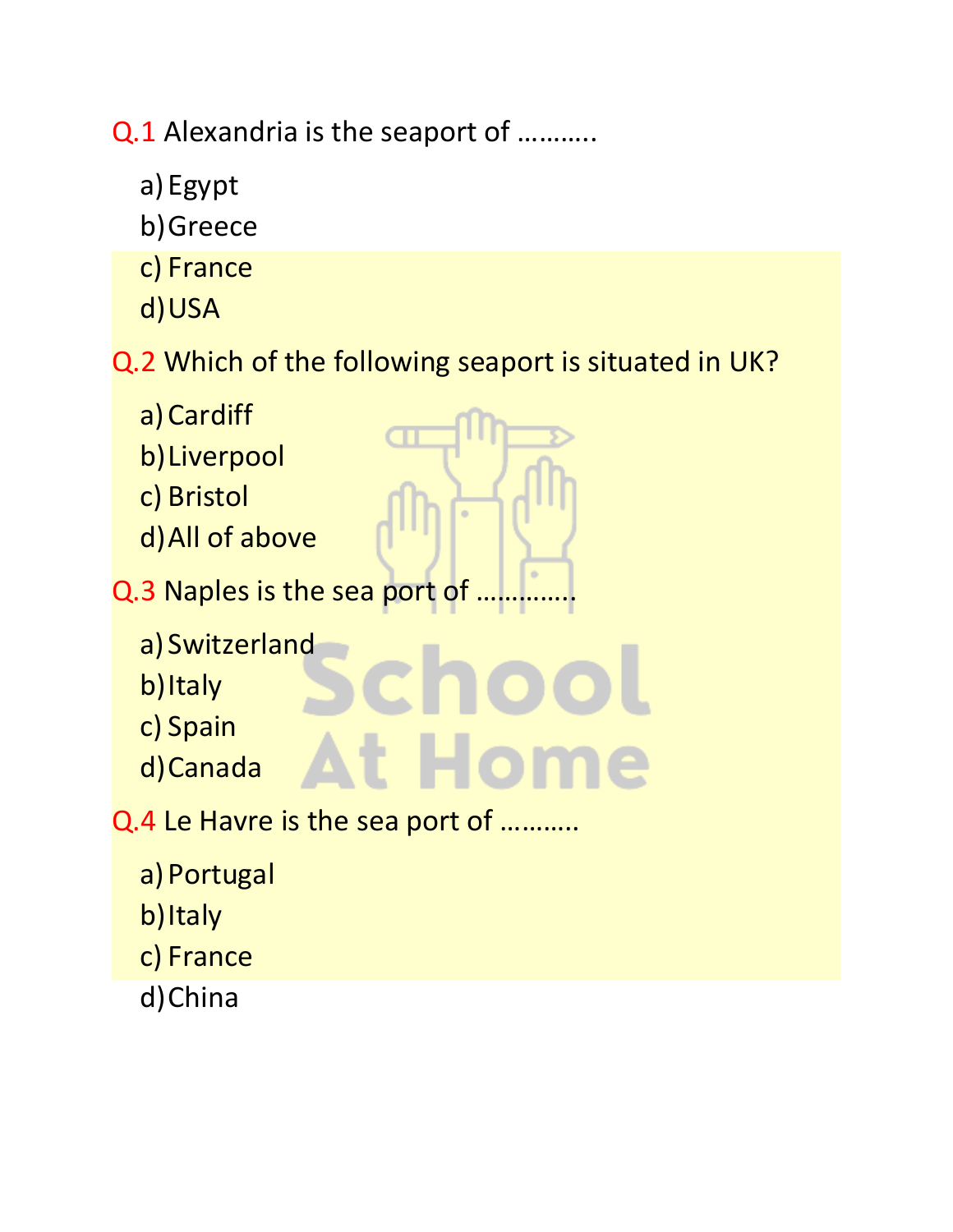Q.5 Penang is the seaport of ……….

- a)Philippines
- b)Indonesia
- c) Malaysia
- d)USA

## Q.6 Jerry Port is the seaport of ………

- a) Myanmar
- b)Thailand
- c) Philippine
- d)Brazil
- Q.7 Which is the most beautiful harbor of the world?
	- a) Singapore
	- b)Seattle
	- c) Sydney
	- d)Tripoli
- Q.8 "Yokohama" is the sea port of ………..
	- a)Thailand
	- b)Iran
	- c) Japan
	- d)Chile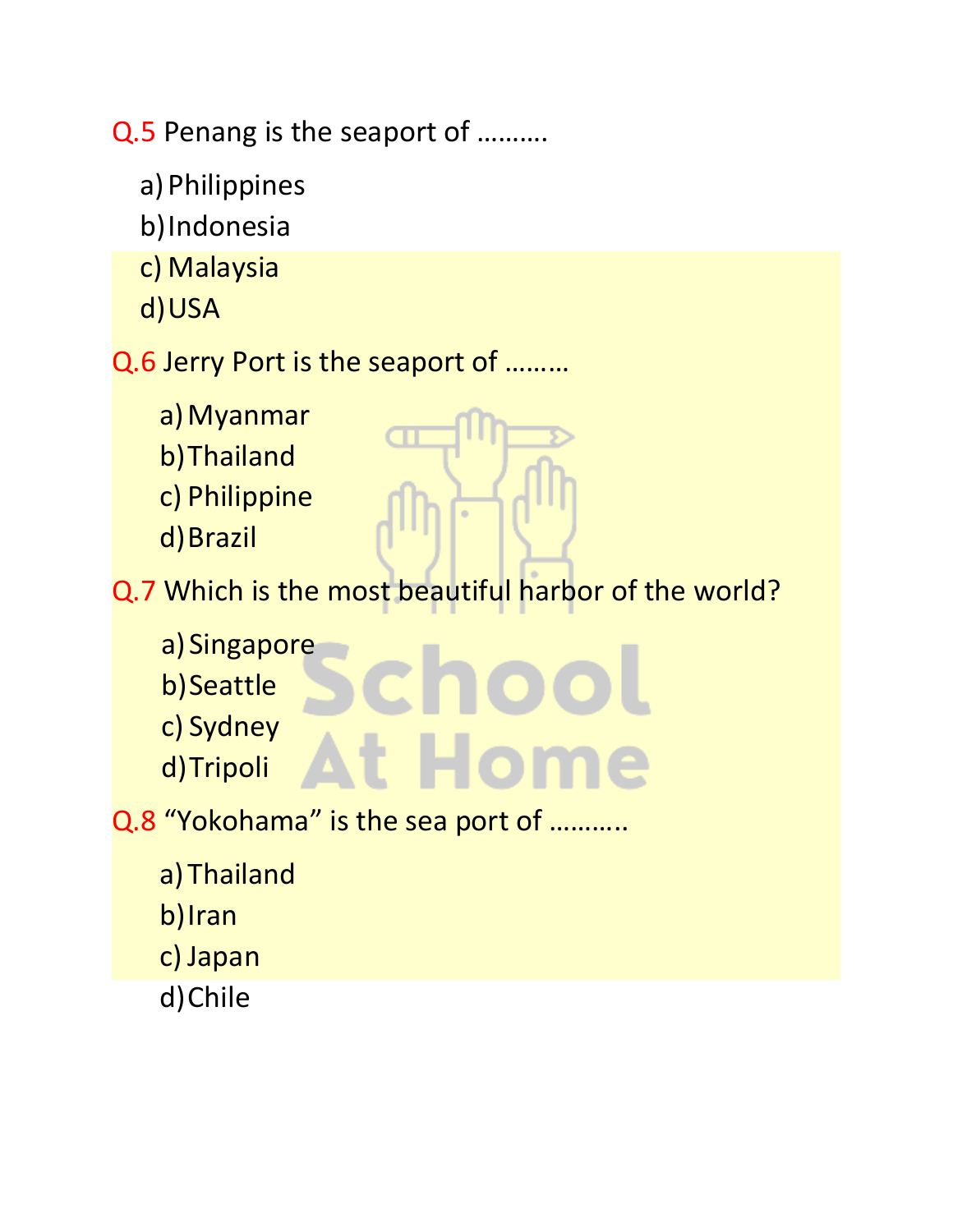Q.9 "Glasgow" is the seaport of ………

- a)UK
- b)Iraq
- c) Japan
- d)Iran

Q.10 "Rio-de Janerio" is the sea port of ........

- a) UAE
- b)USA
- c) Brazil
- d)UK
- Q.11 "Honolulu" is the sea port of ...

Scho

t Home

- a)USA
- b)Syria
- c) England
- d)Brazil
- Q.12 "Abadan" is the sea port of ………..
	- a) Iraq
	- b)Pakistan
	- c) Syria
	- d)Iran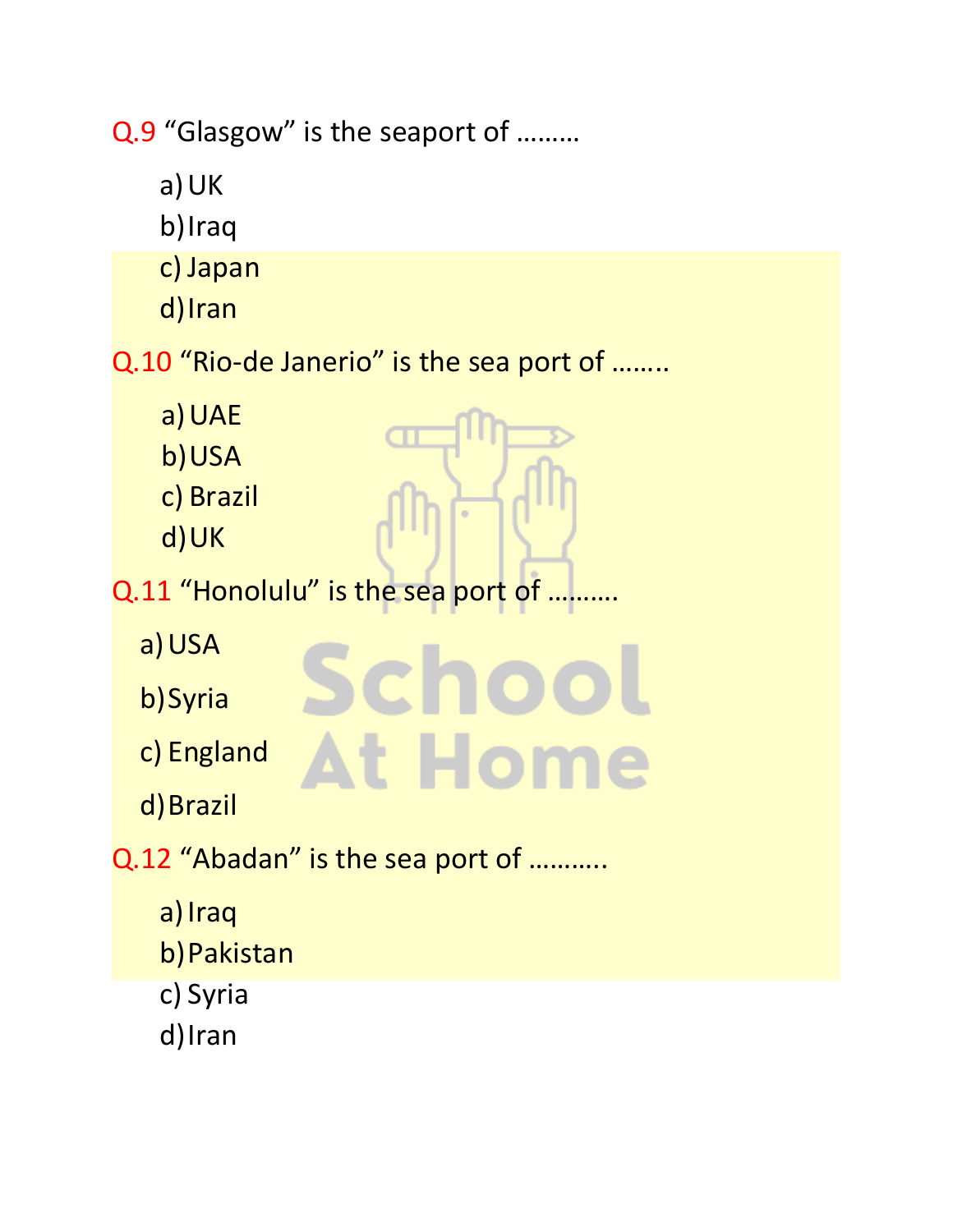Q.13 "Buenos Aires" is the sea port of .............

- a) Saudi Arabia
- b)Lebanon
- c) China
- d)Argentina

Q.14 "Bristol" is the sea port of ......

- a)UK
- b) Nepal
- c) India
- d)Bhutan
- Q.15 "Cape Town" is the sea port of ......

t Ho

- a) Saudi Arabia
- b) Belgium
- c) Pakistan
- d)Jorden

Q.16 "Liverpool" is the sea port of ...........

- a) USA
- b)Russia
- c) UK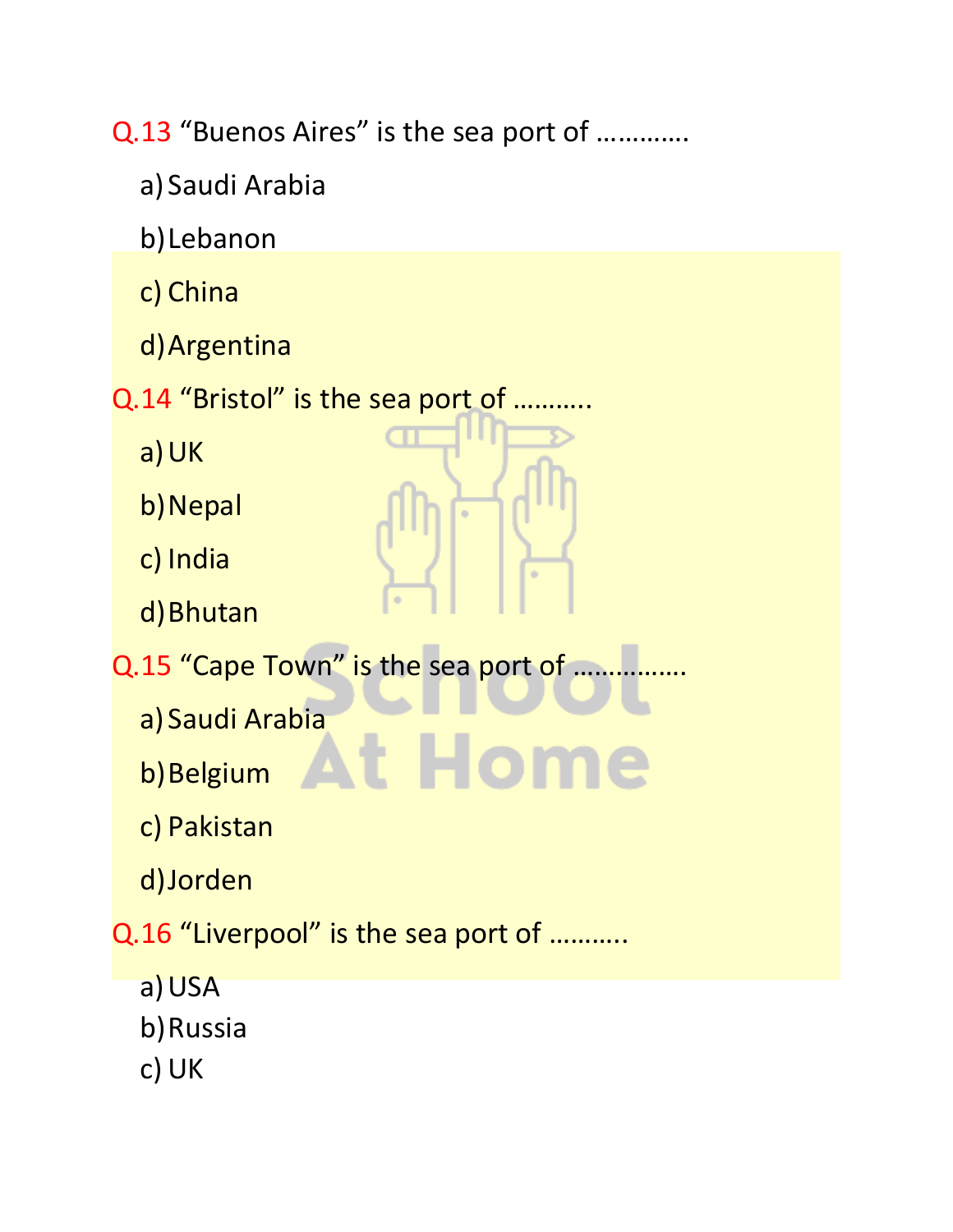d)Brazil

Q.17 Hayfa is the sea port of …………

- a)Jorden
- b)Israel
- c) Canada
- d)Syria

Q.18 How many countries in the world have no sea

ports?

- a)44
- b)47
- c) 54
- d)58

Q.19 How many countries are in Europe which have no seaport? **At Home** 

- a)16
- b)19
- c) 20
- d)21

Q.20 Ban teen is the famous seaport of ………….

- a)Chile
- b)Brazil
- c) USA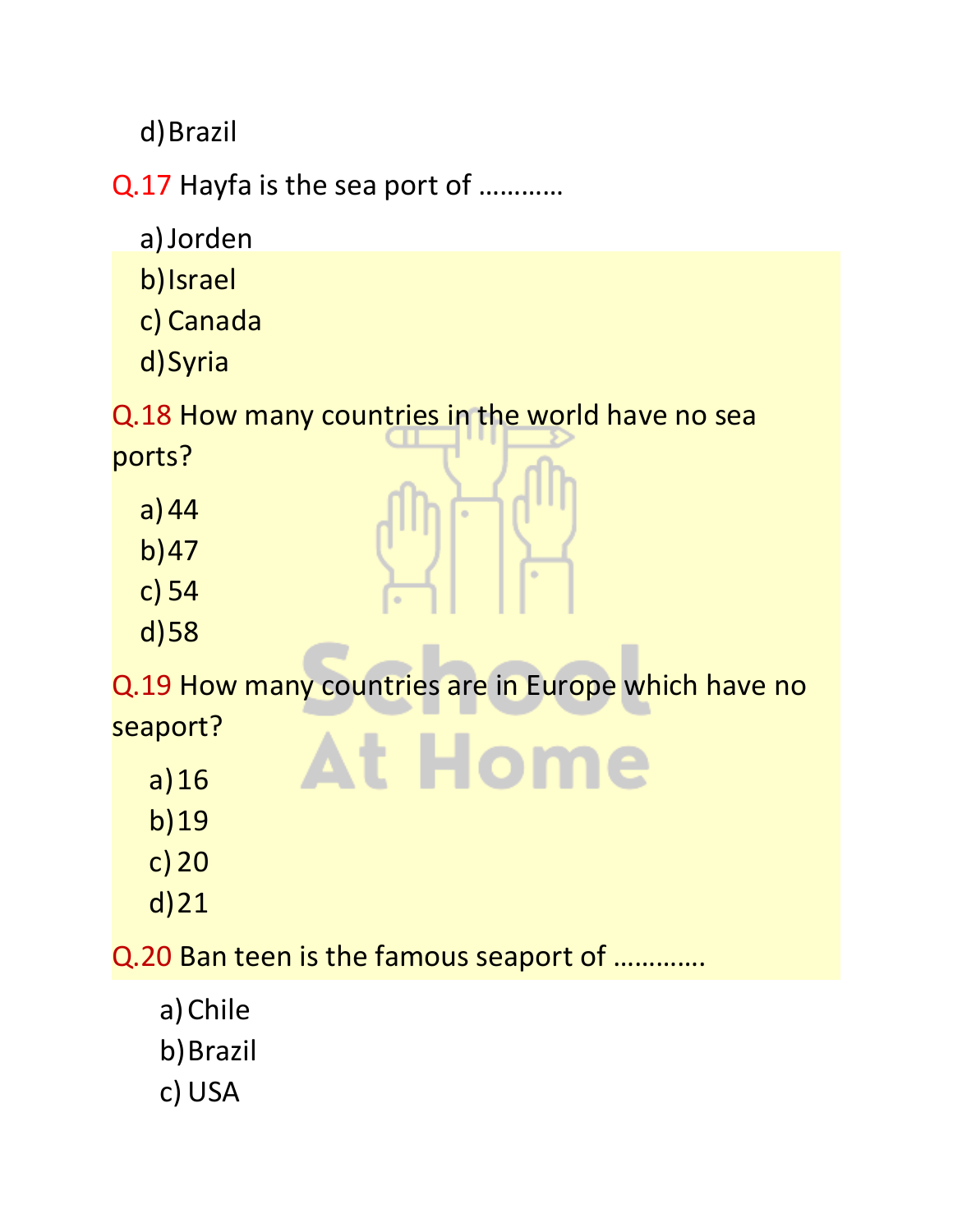d)UK

Q.21 Meldan is the sea port of ………

- a) Spain
- b)China
- c) India
- d)USA

Q.22 Veloni seaport is belonged to ………

- a) Russia
- b)China
- c) USA
- d)UK

Q.23 Trimkot lake seaport is a sea port of ………

- a) N. Korea
- b)South Korea
- c) Thailand
- d)Syria

Q.24 Dili is capital and seaport of ……….

- a) Vietnam
- b)Montenegro
- c) East Timor
- d)Fiji